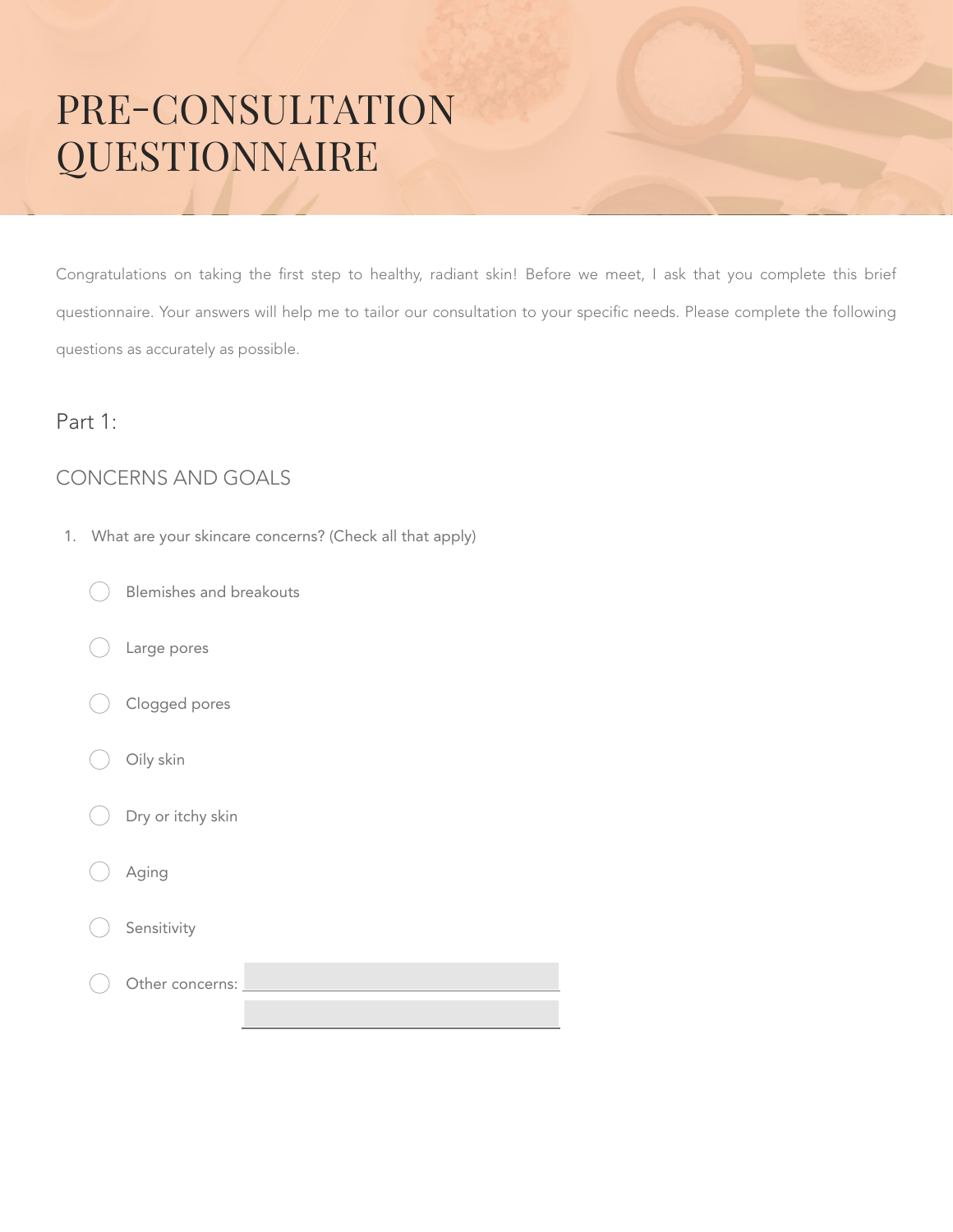- 2. What are your skincare goals? (Check all that apply)
	- Clearing up blemishes and preventing future breakouts
	- Reducing the appearance of large pores
	- Reducing oiliness
	- Reducing dryness, itchiness, and patches of flaky skin
	- Reducing existing signs of aging
	- Preventing signs of aging from appearing
	- Finding products that don't irritate sensitive skin
	- Other goals:
- 3. What is your skin type?
	- Dry
	- Oily
	- Combination
	- Normal
	- Don't know
	- Other comments:
- 4. What is your age?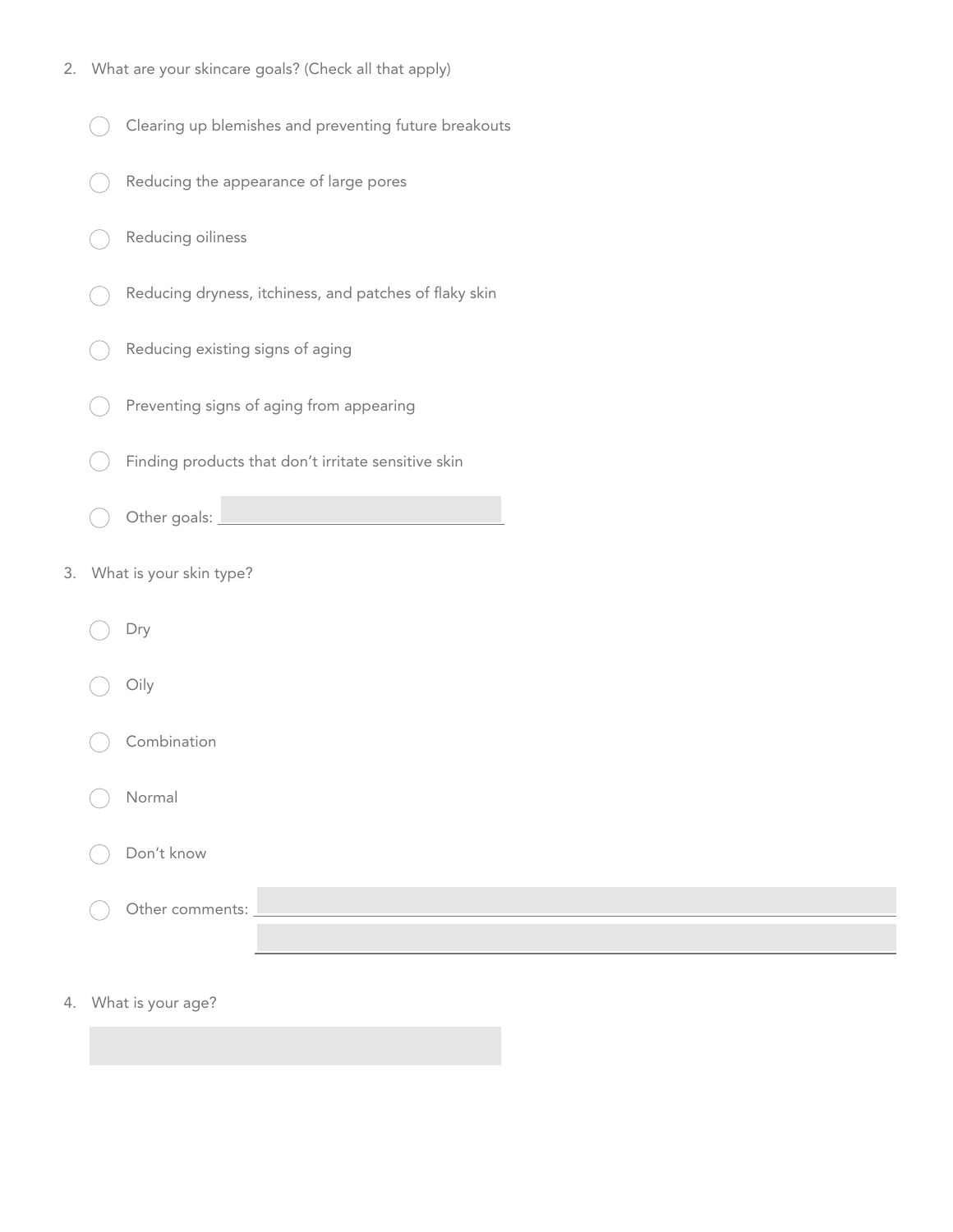#### Part 2:

#### SKINCARE ROUTINE

1. How much time do you usually spend on your skincare routine during the following times of the day?

Morning: Night:

- 2. What products do you use in your daily skincare routine?
- 3. Are there any speciality products you use a few times a week or month?

## Part 3:

#### SKINCARE PRODUCTS

- 1. What is your budget for a skincare routine?
- 2. How often do you experience irritation from using new skincare products?

| Rarely to never |  |
|-----------------|--|
|                 |  |

| Occasionally |  |
|--------------|--|
|              |  |

| Frequently |  |
|------------|--|
|            |  |

3. Do you have any sensitivities or allergies to skincare ingredients?